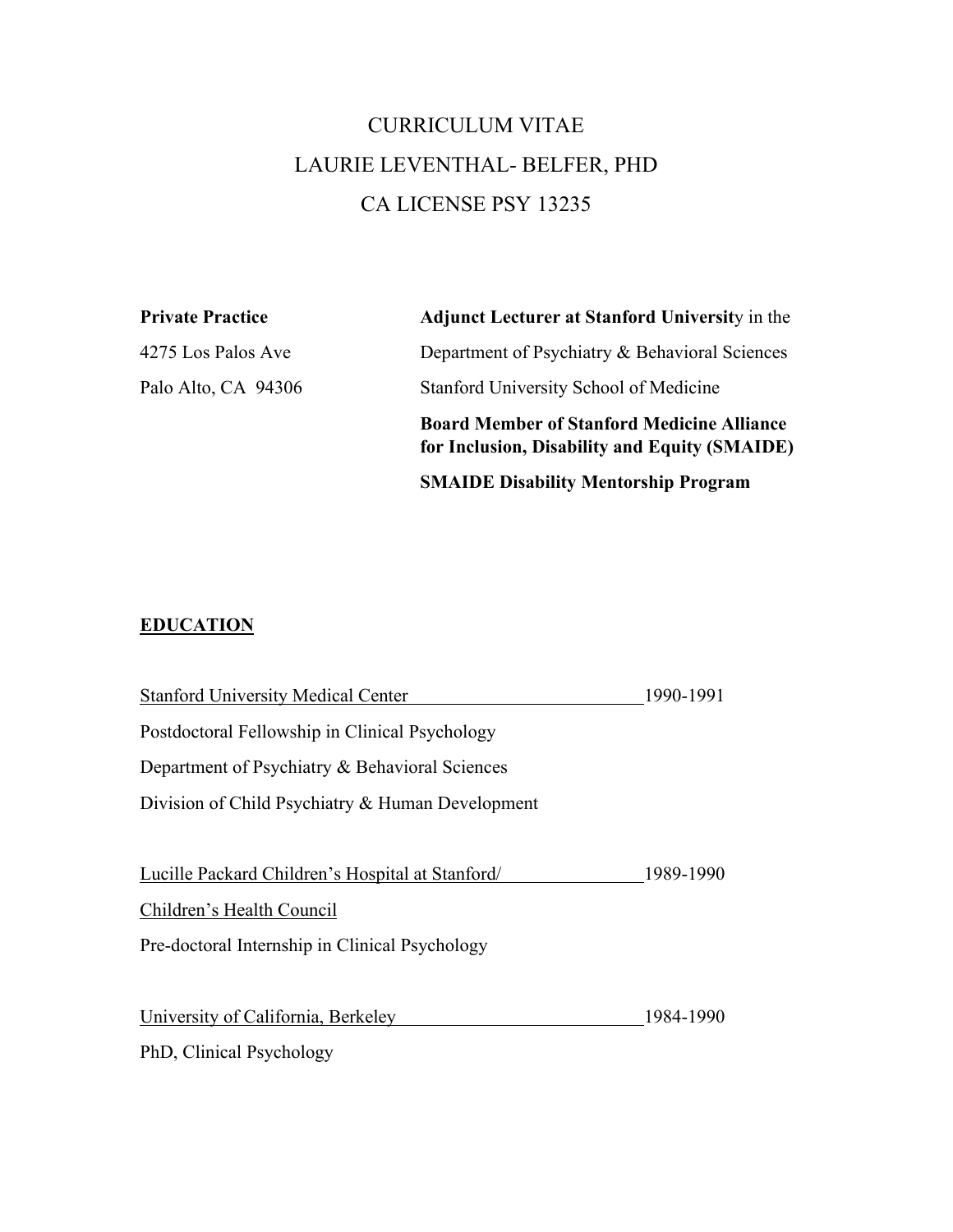| University of Chicago | 1982-1983 |
|-----------------------|-----------|
|                       |           |

M.A., Social Sciences

Tufts University 1975-1979

B.A., Magna Cum Laude

## **CLINICAL EXPERIENCE**

Private Practice 1995- present

Individual Psychotherapy with young children, adolescents, couples, and families. Assessments of social-emotional issues. Work with children presenting with stress and anxiety related to school, health issues, and social relationships. I also work with children, adolescents, and adults who are either on the Autism Spectrum or who have a family member with an Autism Spectrum Disorder. Founder of a group program for women who are married to high functioning men who have been diagnosed with Asperger's Disorder, Autism Spectrum Disorder, or who have characteristics of ASD.

| The Friend's Program - Private Practice | 2002-present |
|-----------------------------------------|--------------|
|                                         |              |

Founder and Director of a therapeutic program that addresses the needs of elementary and middle school students on the Autism Spectrum and their families. The program consists of two therapeutic groups meeting concurrently: the children's group and a mandatory support and education group for their parents. The Children's group focuses on the children's social verbal and non-verbal communication with peers, capacity to play, emotional regulation, pragmatic communication and sensory regulatory issues: "SPECS". The group is designed to look like a play group and addresses the challenges that the children experience during transitions and collaborative projects as they move between different activities and settings.

| The Children's Health Council | 1992-2002 |
|-------------------------------|-----------|
|                               |           |

Creator and Director of The Friend's Program, a therapeutic program for children aged 3- 8 who had difficulty adapting to social situations at home and in school. The program provided consultation to the child's school, dyadic and family therapy, and included research on the diagnostic and therapeutic process.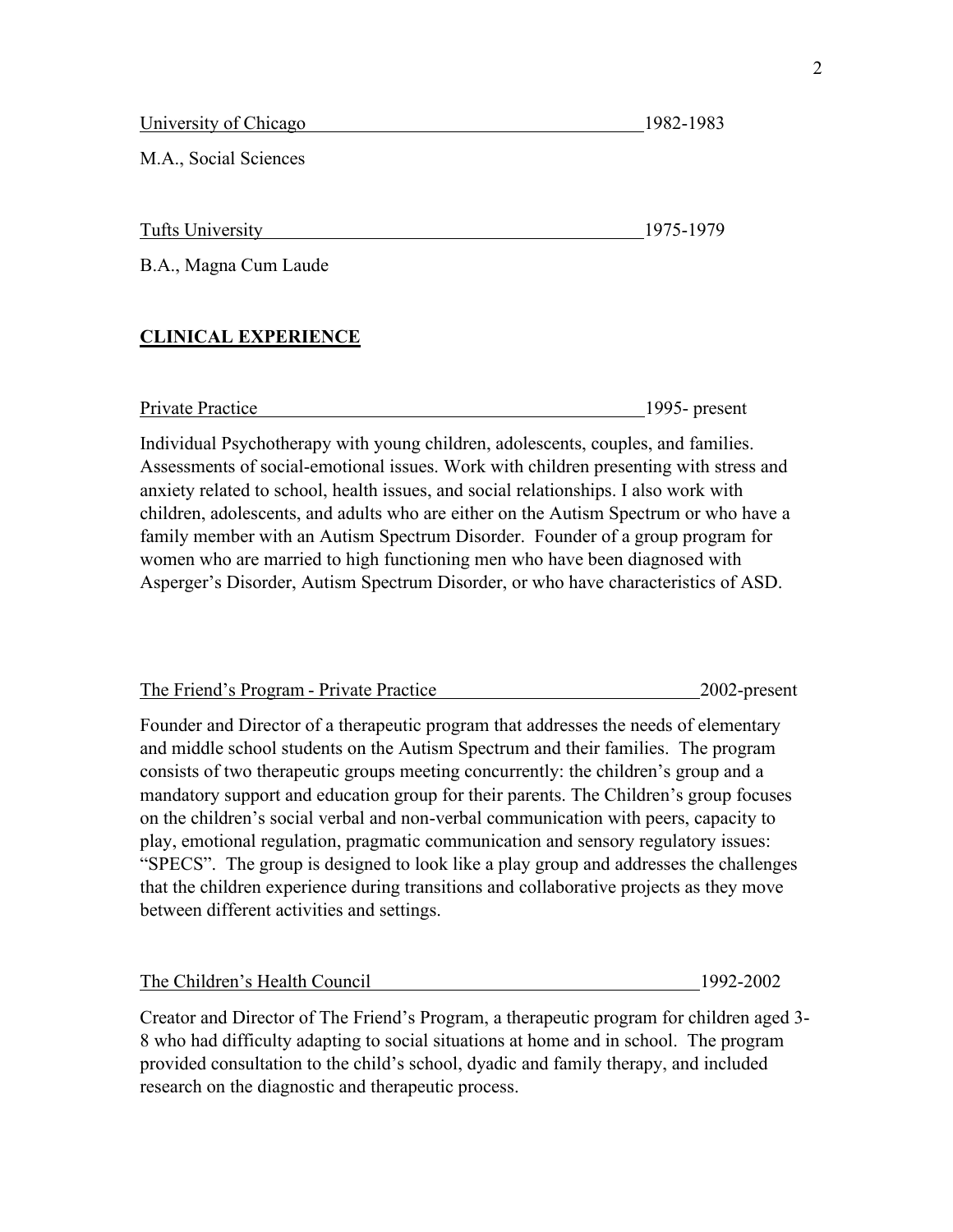| The Children's Health Council                                                                                                                                                                                                                                                                         |           |
|-------------------------------------------------------------------------------------------------------------------------------------------------------------------------------------------------------------------------------------------------------------------------------------------------------|-----------|
| Child and Family therapy with preschoolers, school age children, and adolescents.<br>Mental health evaluations for infants and preschool children. Primary investigator of a<br>study on the long-term effects on parents and their relationship of having a child<br>"survivor" of childhood cancer. |           |
| Day Care Project                                                                                                                                                                                                                                                                                      | 1990-1992 |
| The Children's Health Council                                                                                                                                                                                                                                                                         |           |
| Mental Health consultant for an interdisciplinary team providing services to childcare<br>providers, such as individual child consultation, curriculum consultation, staff<br>development.                                                                                                            |           |
| Infant Mental Health Consultant<br>Marilyn Reed Lucia Child Care/Study Center at UCSF                                                                                                                                                                                                                 | 1985-1989 |
| <b>Psychology Intern</b>                                                                                                                                                                                                                                                                              | 1985-1987 |

Postdoctoral Fellowship 1990-1991

Psychology Clinic, UC Berkeley

| Parent-Infant Development Services | 1980-1984 |
|------------------------------------|-----------|
|                                    |           |

Child Psychiatry, The University of Chicago

Directed the Mother's Group and participated in the development of The Parent-Infant Development Services (PIDS).

### **RESEARCH EXPERIENCE**

Disruptive Behavior in preschool children 1997-1999

Primary investigator of a study on the diagnoses of preschool children referred to CHC with the presenting problem of disruptive/ADHD like behavior. The study established an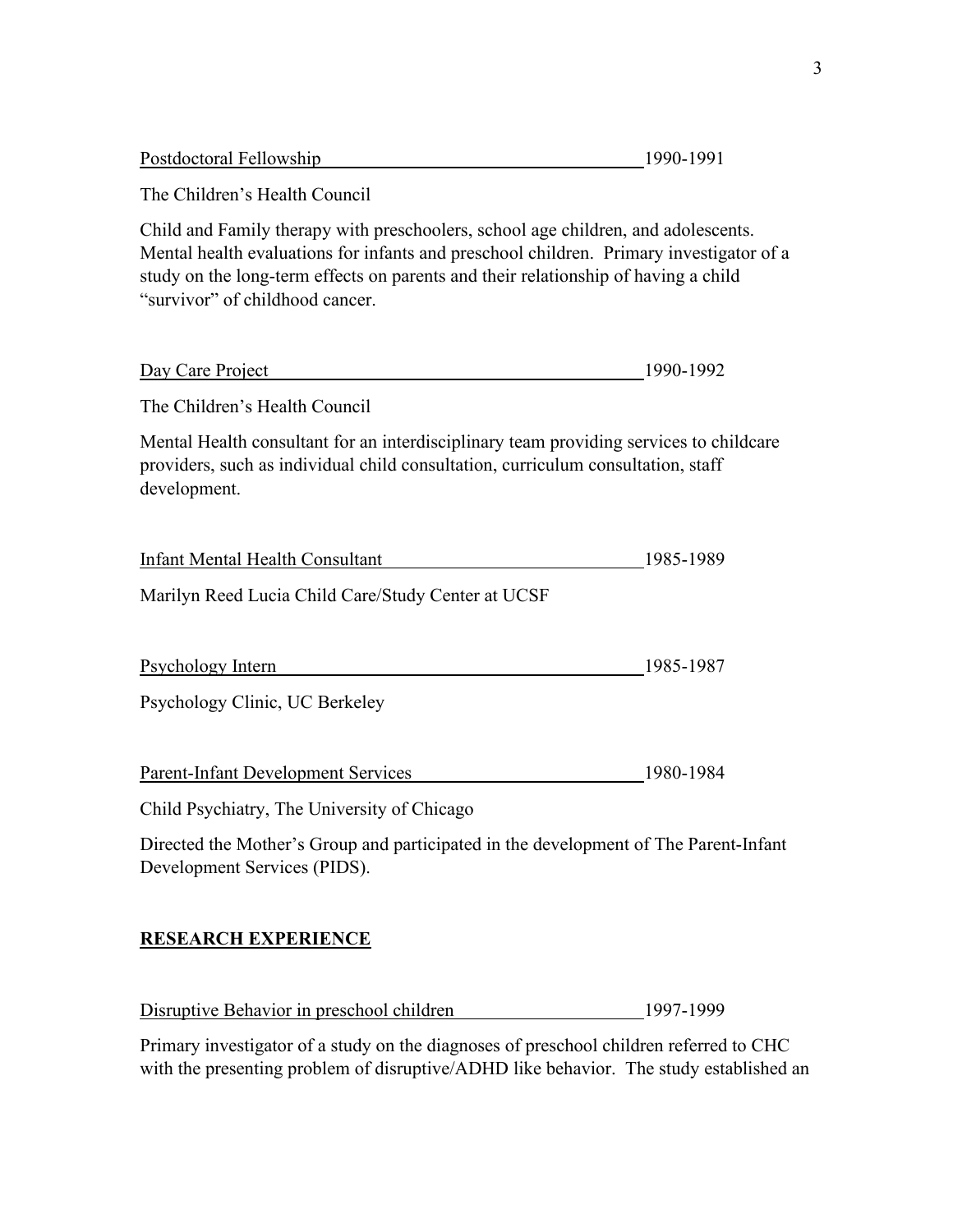assessment protocol that integrates the Zero to Three Diagnostic Criteria for young children with DSM-IV criteria.

#### Preschool Children's Narratives about their Child Care Experiences 1993-1997

Primary investigator of a study that examined young children's perceptions of their relationships with their primary caregivers, teachers, and peers. The narratives also look at the children's perceptions of daily stresses and their capacity to cope with these stresses.

| Long Term Effects of Childhood Cancer | 1991-1992 |
|---------------------------------------|-----------|
|                                       |           |

Primary investigator for a study on the long-term effects that "surviving" childhood cancer may have on the child and his/her parents. The study examined areas of continuing concern for the parents, their ways of coping with these concerns, and the ways that the medical and mental health community may help them.

| <b>Dissertation Research</b> | Spring 1990 |  |
|------------------------------|-------------|--|
|                              |             |  |

#### *Child Care, Parents, and Partners: A New Perspective*

The study investigated aspects of parental satisfaction with their child care arrangements and how this relates to the parent's mental health and adaptations to parenthood when their first child was 6,12 18, and 42 months old.

| Master's Thesis Research | Spring 1986 |  |
|--------------------------|-------------|--|
|                          |             |  |

*Parental Stress, Coping, and Marital Satisfaction: A Study of Parents of Children Who Were Born Prematurely*

The study examined the long-term impact that a premature birth may have on the child and his/her family's mental health.

Research Assistant for the Becoming a Family Project 1985-1988

Co-Principal Investigators: P.A.Cowan & C.P. Cowan

A longitudinal study on the impact the transition to parenthood had on women, men, their marriage, parenting, and the development of their children. Director of the research team that examined the parents and children's adaptation to school.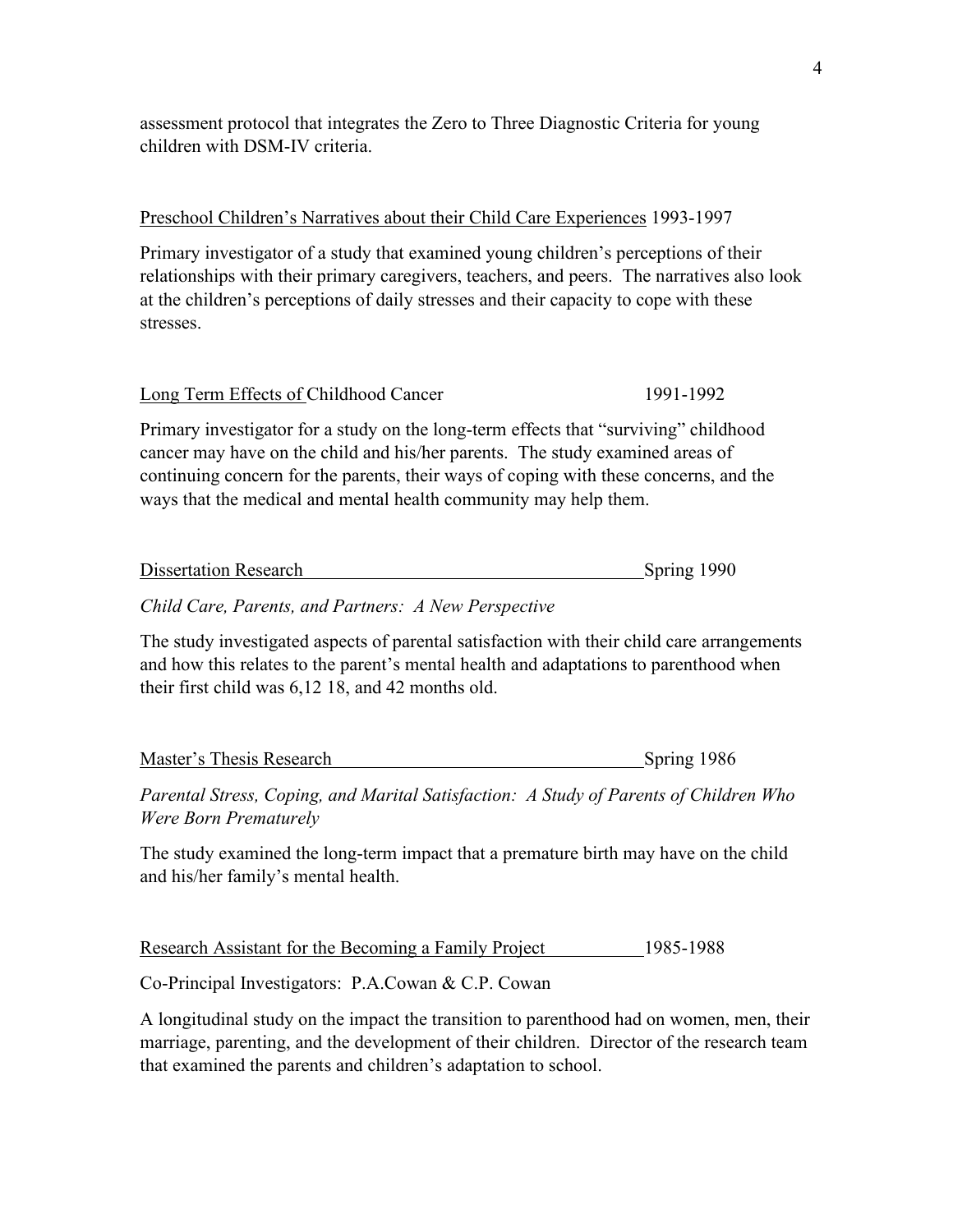#### **TEACHING - PRESENTATIONS**

# **PRESENTATIONS** "**Lived Experiences of Psychopathology and Disability Among May 28, 2022 Clinical Psychological Scientists"** Association of Psychological Scientists (APS) **"To Disclose or Not To Disclose: The Inclusion Of Students, April 23, 2022 Colleagues and Staff with Mental Health Disabilities,**" at the Stanford 3rd Annual Conference on Disability in Healthcare and Medicine. Speaker (SMAIDE) **"College with Mental Health, Learning and Developmental** October 7, 2020 **Challenges"** Special Education-Community Advisory Council Los Altos, Mountain View, Palo Alto Guest Lecturer, "The Friends Program" in Dr. Eileen Crehan's: September 9, 2020 "Autism Across the Lifespan" Elliot Pearson Department of Child Study and Human Development at Tufts University. Author Series Bala Cynwyd Library Via Zoom: September 23, 2020 **College on the Autism Spectrum. A Parent's Guide to Student Mental Health & Wellbeing**.

Speaker at the Diversity & Inclusion Lunch Series July 10, 2020 The Stanford Department of Psychiatry and Behavioral Sciences *The Importance of Being Attuned to Clients Within the Context of the Larger System: Their identity, preferred pronouns, Family, Community, SES, And Attitudes Towards Mental Health*

Presentation: 2019 Bay Area Adult Autism/DD Conference. November, 2019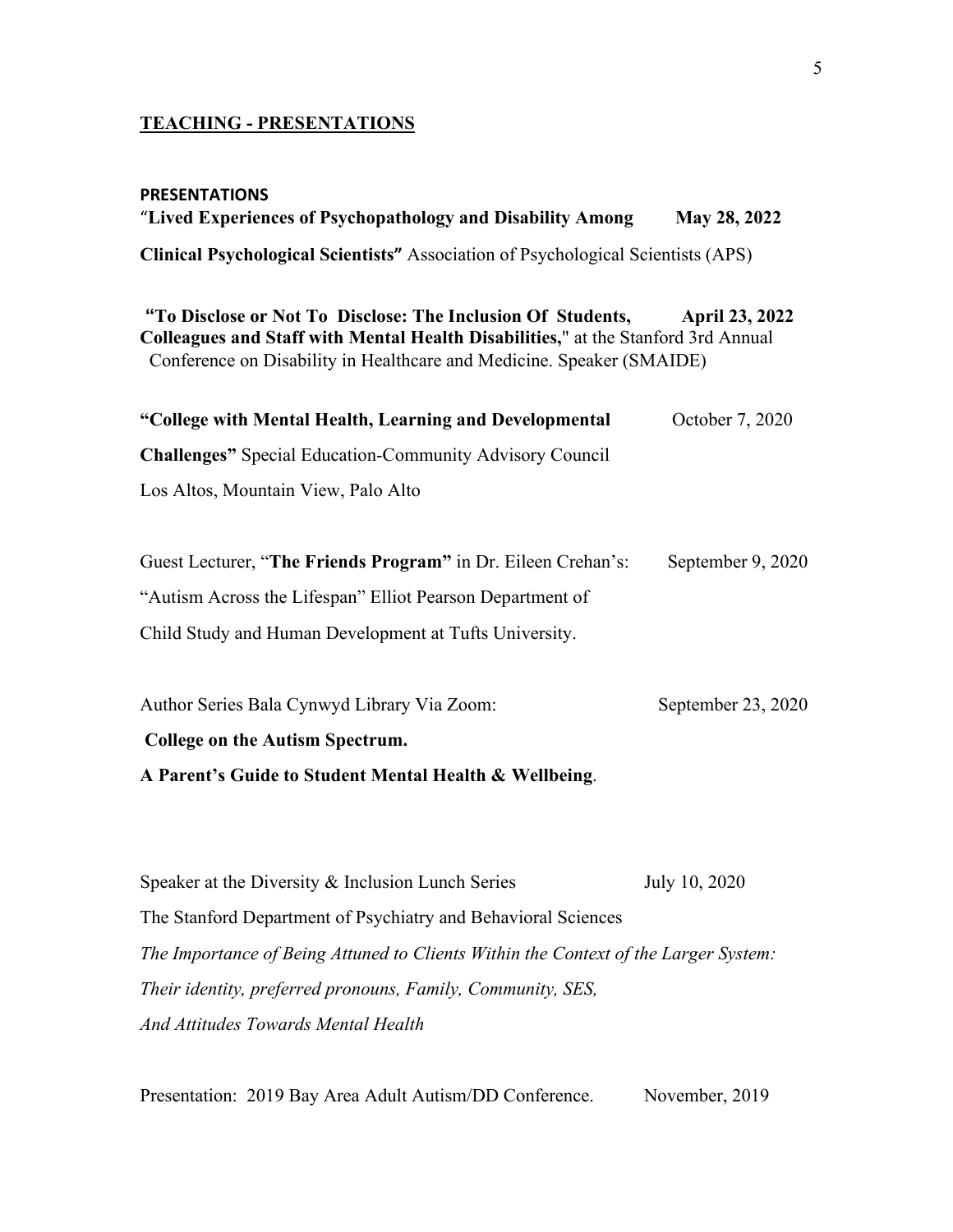Sponsored by The Stanford Autism Center and The Autism Society for San Francisco Bay Area. College on the Autism Spectrum. A Parents' Guide to Student's Mental Health and Wellbeing

Lecture: Stanford University: Vaden Health Center CAPS Didactic. April, 2017 Adults on the Autistic Spectrum.

| Stanford Department of Psychiatry and Behavioral Sciences              | April, 2017 |
|------------------------------------------------------------------------|-------------|
| Stanford University School of Medicine                                 |             |
| Division of Child Psychiatry.                                          |             |
| Lecture for the Advanced Cognitive Therapy Course: The Friends Program |             |

| <b>Adjunct Clinical Assistant Professor</b>      | 1993-2017 |
|--------------------------------------------------|-----------|
| Department of Psychiatry and Behavioral Sciences |           |
| <b>Stanford University School of Medicine</b>    |           |

Adjunct Seminar Instructor: Asperger's Syndrome 2004-2008 Children's Health Council & Stanford University Department of Psychiatry & Behavioral Sciences

Supervision for Clinical Psychology Practicum Students,from Palo Alto University In The Friends Program. 1993-Present

#### **PUBLICATIONS**

Leventhal-Belfer, L (March, 2020) College on the Autism Spectrum. A Parent's Guide to Student Mental Health and Wellbeing. London: Jessica Kingsley Publishers.